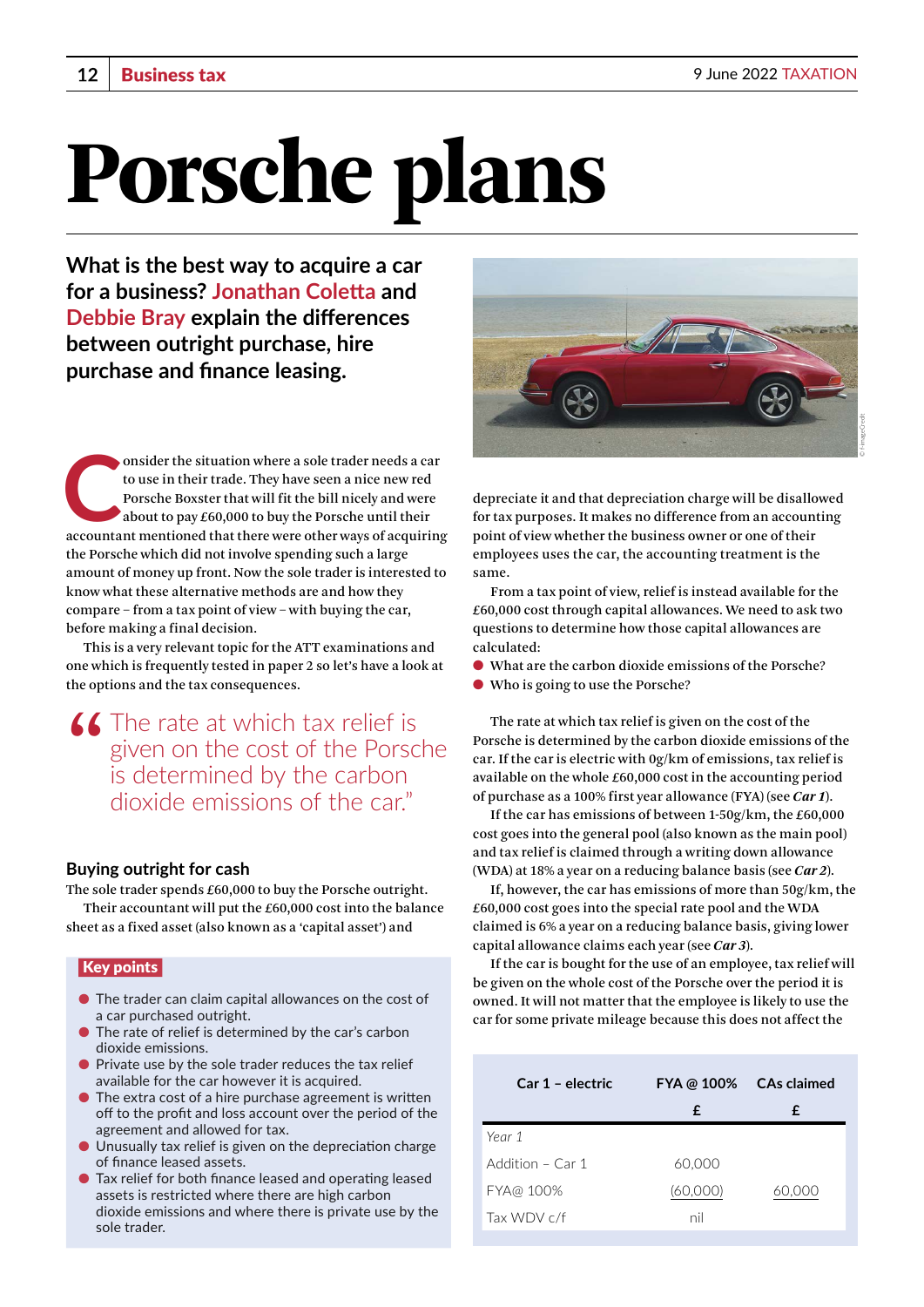| Car 2 - carbon dioxide General pool CAs claimed<br>emissions 1-50g/km |          |           |
|-----------------------------------------------------------------------|----------|-----------|
|                                                                       | £        | £         |
| Year 1                                                                |          |           |
| Addition – Car 2                                                      | 60,000   |           |
| WDA @ 18%                                                             | (10,800) | 10,800    |
| Tax WDV c/f                                                           | 49,200   |           |
| Year 2                                                                |          |           |
| WDA @ 18%                                                             | (8,856)  | 8,856     |
| Tax WDV c/f                                                           | 40.344   |           |
|                                                                       |          | and so on |

| Car 3 – carbon dioxide<br>emissions more than<br>50g/km | pool    | Special rate CAs claimed |
|---------------------------------------------------------|---------|--------------------------|
|                                                         | £       | £                        |
| Year 1                                                  |         |                          |
| Addition – Car 3                                        | 60,000  |                          |
| WDA @ 6%                                                | (3,600) | 3,600                    |
| TWDV c/f                                                | 56.400  |                          |
| Year 2                                                  |         |                          |
| WDA @ 6%                                                | (3,384) | 3,384                    |
| Tax $WDV$ c/f                                           | 53,016  |                          |
|                                                         |         | and so on                |

capital allowances available to the business. Instead, the employee will 'pay tax' on this private mileage by being assessed on a taxable benefit for the car included as part of their employment income in their income tax computation.

When this car is sold, the lower of the sale proceeds received and the original £60,000 cost will be deducted from the capital allowances computation to ensure that tax relief is only given on the net cost to the business of using the car. Bear in mind that if the car was given a 100% FYA on purchase the disposal will be dealt with through the general pool.

If the Porsche is instead being bought for the sole trader to use, the private mileage they incur will matter. A sole trader cannot be taxed on an employment benefit in respect of the car because they are not an employee, instead they pay income tax on the tax adjusted trading profits of their business. As they will use the car for private mileage as well as business mileage, the £60,000 cost must be kept in a separate 'private use asset' column within the capital allowances computation and only the business use percentage of the capital allowances can be deducted from trading profits each year. In other words, the private use restricts the capital allowances that are deductible.

Assuming the Porsche has carbon dioxide emissions of 90g/km and that the sole trader uses the car 70% of the time

| Car 3 with<br>private use | Private use car<br>(carbon dioxide<br>more than $50g/$<br>km) | <b>Business</b><br>use<br>% | CAs<br>claimed |
|---------------------------|---------------------------------------------------------------|-----------------------------|----------------|
|                           | £                                                             |                             | £              |
| Year 1                    |                                                               |                             |                |
| Addition - Car 3          | 60,000                                                        |                             |                |
| WDA @ 6%                  | (3,600)                                                       | $\times 70\%$               | 2,520          |
| Tax $WDV$ c/f             | 56,400                                                        |                             |                |
|                           |                                                               |                             |                |
| Year 2                    |                                                               |                             |                |
| WDA @ 6%                  | (3,384)                                                       | $\times$ 70%                | 2,369          |
| Tax WDV c/f               | 53,016                                                        |                             |                |
|                           |                                                               |                             |                |

for business purposes, the capital allowances claimed would be £2,520 in year 1 and £2,369 in year 2. The reason that the tax written down value is reduced by the full writing down allowance each year is to ensure that no tax relief is ever given for the cost of using the Porsche for private purposes (see above *Car 3 with private use*).

This time when this car is sold, the lower of the sale proceeds received and the original £60,000 cost will need to be deducted from the 'private use car' column and a balancing adjustment will arise.

This balancing adjustment could either be a positive number, known as a balancing allowance (if there is some cost remaining which has not yet received tax relief) or it could be a negative number, known as a balancing charge (if too much tax relief has been given and some of that tax relief needs to be clawed back on sale). Whatever the balancing adjustment is, again only the business use percentage of it would be taken across into the capital allowances column and used to adjust the trading profits.

## **66** A sole trader cannot be taxed<br>on an employment benefit in<br>respect of the car because the on an employment benefit in respect of the car because they are not an employee."

#### **Hire purchase**

If the sole trader does not have a spare  $£60,000$  to buy the car outright (and does not want to borrow the money from a bank), an alternative option would be to buy the Porsche through a hire purchase agreement. Here, the seller in effect lends the money to buy the car and charges interest on the loan.

Legally the car is the sole trader's at the end of the hire purchase agreement. This is important because it affects the tax treatment.

So, let's say the Porsche can be purchased by hire purchase by paying a deposit upfront of £10,200 followed by £1,800 a month for the next three years. The £60,000 car is now going to cost a total of £75,000.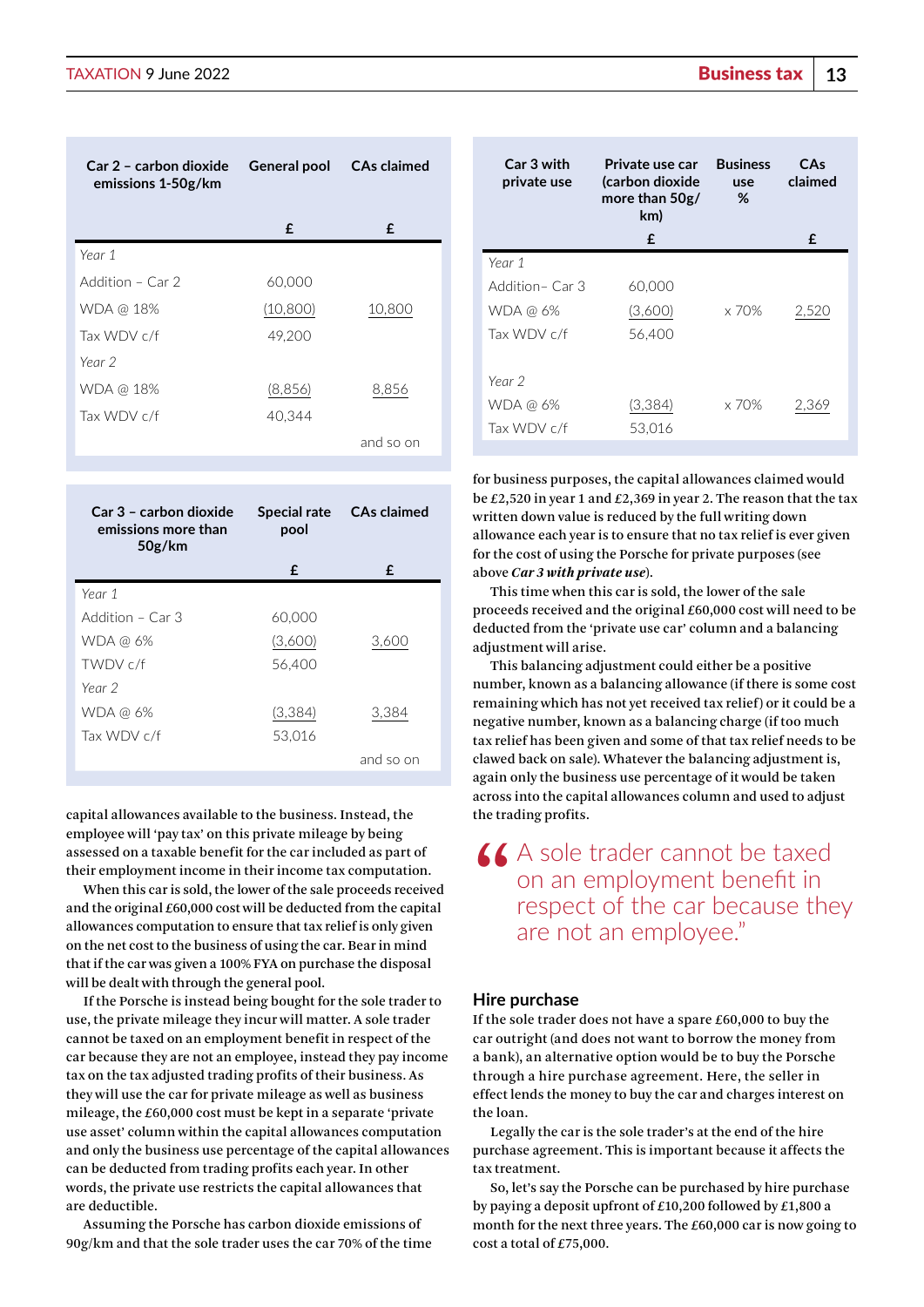| Hire purchase                                | £        |
|----------------------------------------------|----------|
| Deposit                                      | 10,200   |
| Instalments (36 months $x \n\in \{1,800\}$ ) | 64,800   |
| Total payable                                | 75,000   |
| Less: Cash price                             | (60,000) |
| Finance charge or interest expense           | 15,000   |
| Finance charge of £15,000 spread over        | £5,000   |
| three year HP agreement                      | a year   |

The extra cost is, in effect, a finance charge or interest of £15,000 which the accountant will write off to the profit and loss account over the three years of the hire purchase agreement and which is allowed for tax. See *Hire purchase* above.

The cash price of £60,000 will again go to the balance sheet as a fixed asset and the depreciation on this will again be disallowed for tax purposes. Instead, capital allowances are claimed on this cash price of £60,000 in the same way as we saw earlier for an outright cash purchase.

Bear in mind that if the sole trader uses the car and there is any private use, the private use percentage is also applied to the interest charged to the profit and loss account and this amount is also disallowed for tax purposes.

#### **Finance lease**

In simple terms, a finance lease looks very similar to an HP agreement – an upfront deposit is usually required followed by monthly instalments throughout the period of the finance lease agreement. The sole trader will use the car for most of its useful life and at the end of the finance lease will give the car back.

### **"Technically with a finance lease**<br>the sole trader does not own<br>the finance leased asset and the sole trader does not own the finance leased asset and never will."

It is likely the sole trader will think the tax treatment of a finance leased asset must be the same as hire purchase as well. This is not the case. Technically with a finance lease the sole trader does not own the finance leased asset and never will.

The accountant will not worry about this legal difference between hire purchase and finance leases – they will treat the finance lease in the same way as hire purchase. The cash price of £60,000 will go onto the balance sheet as the cost of the car and be depreciated over the three year finance lease

#### LexisNexis webinars

**Tax implications of marriage/civil partnerships Date:** Available now **Location:** Book online at [www.lexiswebinars.co.uk/tax](http://www.lexiswebinars.co.uk/tax) or call +44 (0)330 161 2401

| <b>Finance lease</b>                                  | £      |
|-------------------------------------------------------|--------|
| Finance lease depreciation £60,000/three<br>years     | 20,000 |
| Finance lease interest expense £15,000/three<br>years | 5,000  |
| Total expense in profit and loss account each<br>year | 25.000 |
|                                                       |        |

agreement. Let's assume the depreciation charge will be £20,000 each year.

The total interest expense of £15,000 will again be written off to the profit and loss account spread over the same three year period.

In this article I will not discuss further why the accountant treats assets acquired by hire purchase and assets leased under finance leases in the same way; it is an accounting matter.

Unfortunately for tax purposes the fact that the sole trader never legally owns the car is important because it means that they cannot claim capital allowances on the car. So we have the unique situation where the sole trader is given tax relief on the finance lease depreciation charge instead of capital allowances in addition to the finance lease interest expense. See *Finance lease* above.

To further complicate matters, we still need to ask two questions to determine whether tax relief will be available for the whole finance lease depreciation charge and interest expense that has gone through the profit and loss account:

- What are the carbon dioxide emissions of the Porsche?
- Who is going to use the Porsche?

If the Porsche has carbon dioxide emissions of more than 50g/km we have to disallow 15% of the finance lease expenses that have gone through the profit and loss account. In the *Finance lease* example above that means an add back of £3,750 (15% x £25,000) would be required for tax purposes.

If the car is being used by an employee, any private usage would be ignored for the sole trader's tax purposes.

However, if the sole trader uses the car for some private mileage we will need to adjust the amounts allowed for tax purposes further to ensure that no tax relief is given for the private use as shown in the computation below, *Adjustments required*.

| Adjustments required                                              | £      |
|-------------------------------------------------------------------|--------|
| Allowed for tax purposes = $£25,000 \times 85\%$                  | 21,250 |
| Added back in adjustment to profits = $£25,000$<br>$\times$ 15%   | 3,750  |
| Emissions more than 50g/km and 70%<br>business use by sole trader |        |
| Allowed for tax purposes = $£25,000 \times 85\% \times$<br>70%    | 14,875 |
| Added back in adjustment to profits = $£25,000$<br>- £14.875      | 10.125 |
|                                                                   |        |